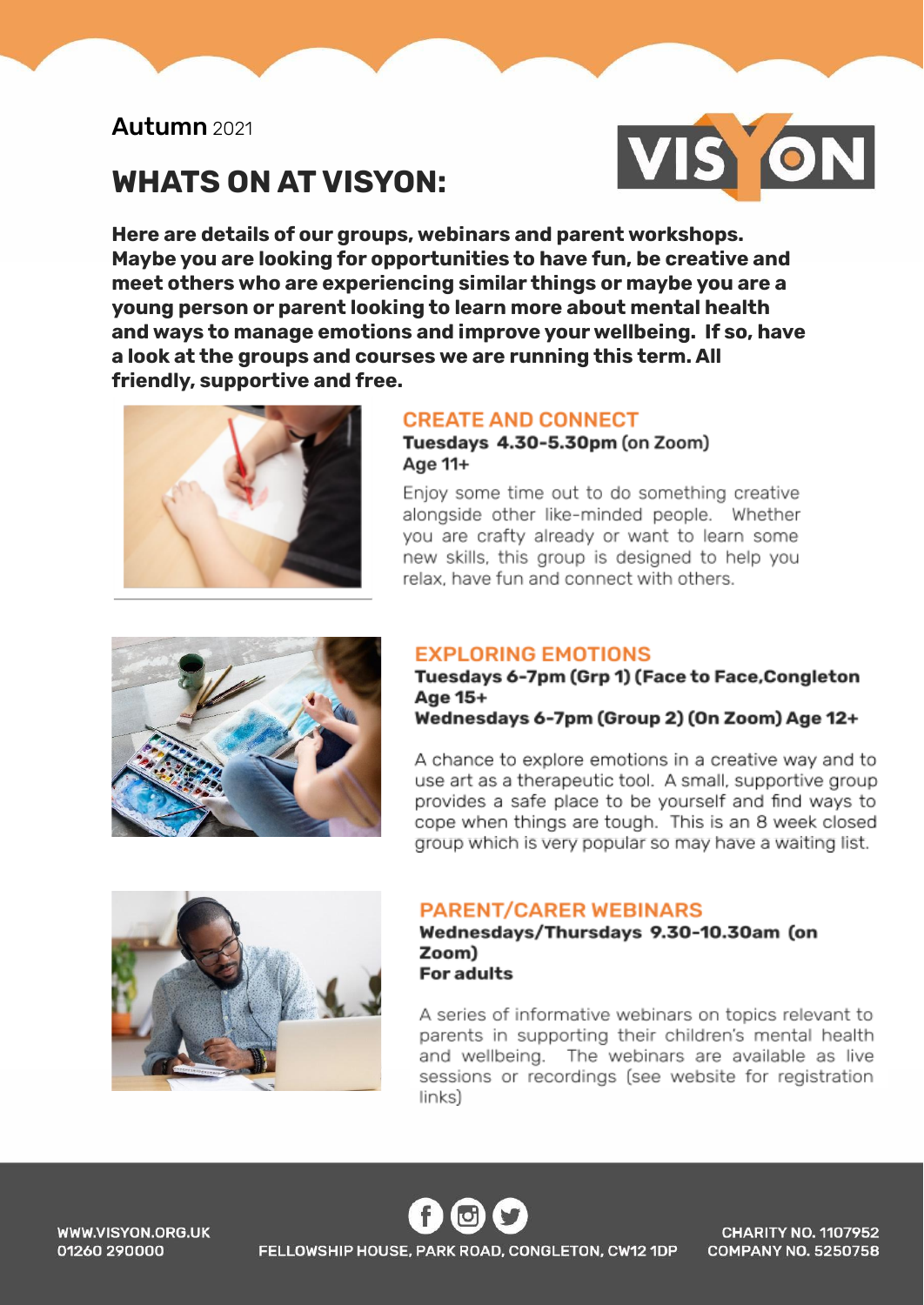



#### **PRACTICAL STRATEGIES WEBINARS**

Wednesdays 4.30-5.00pm (on Zoom) Age 11+

A series of webinars for young people to explore topics such as Anger, Anxiety, School stress and Self Care and to learn practical tools to help manage overwhelming emotions. Recorded sessions available on the website

#### **OUR VISYON**

Thursdays 4.30-5.30pm (on Zoom) Age 14+

A group for people who are interested in mental health, campaigning, rights and having a voice on all things that matter to young people

# **UNDERSTANDING ANXIETY WORKSHOPS**

Thursdays 6-7pm (on Microsoft Teams) Age 15-18

A series of workshops (6 sessions weekly) to explore what anxiety is, how it affects people and to learn practical tools to help manage overwhelming emotions. This is run as a small, closed group. Please enquire for next available start date.

## **PARENT WORKSHOPS Various Dates**

Parent Workshops on topics such as Sleep, Anxiety and Transitions are available. These workshops are evidence based and are a chance to meet other parents in similar situations as well as improve your skills and confidence.



WWW.VISYON.ORG.UK 01260 290000

FELLOWSHIP HOUSE, PARK ROAD, CONGLETON, CW12 1DP

**CHARITY NO. 1107952 COMPANY NO. 5250758**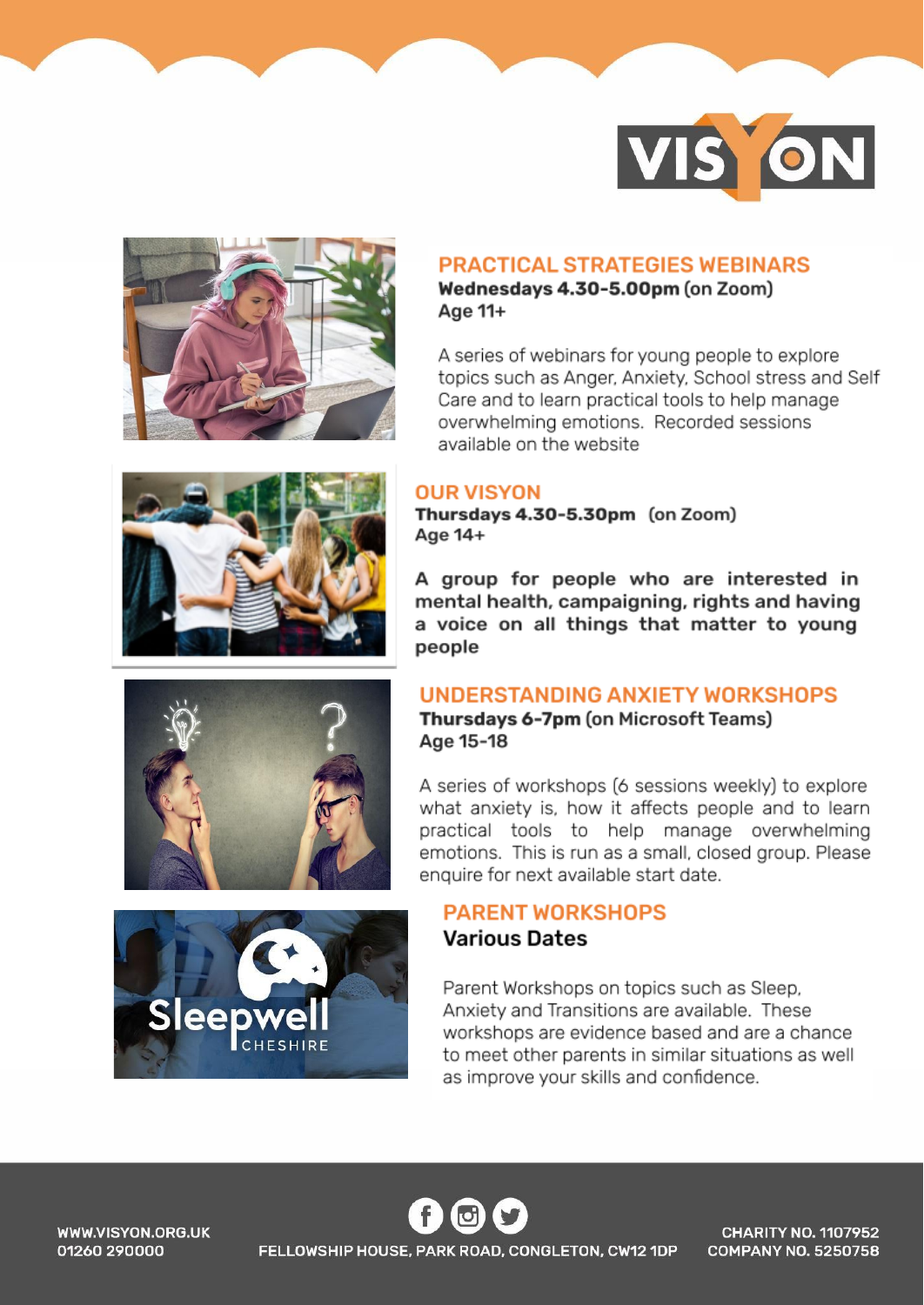**To find out more about the groups and activities or to book onto any of the sessions please phone Visyon on 01260 290000. These sessions are free of charge and open to all in Cheshire East.**

> G  $\left( \bullet \right)$  $\cup$ FELLOWSHIP HOUSE, PARK ROAD, CONGLETON, CW12 1DP

WWW.VISYON.ORG.UK 01260 290000

**CHARITY NO. 1107952 COMPANY NO. 5250758**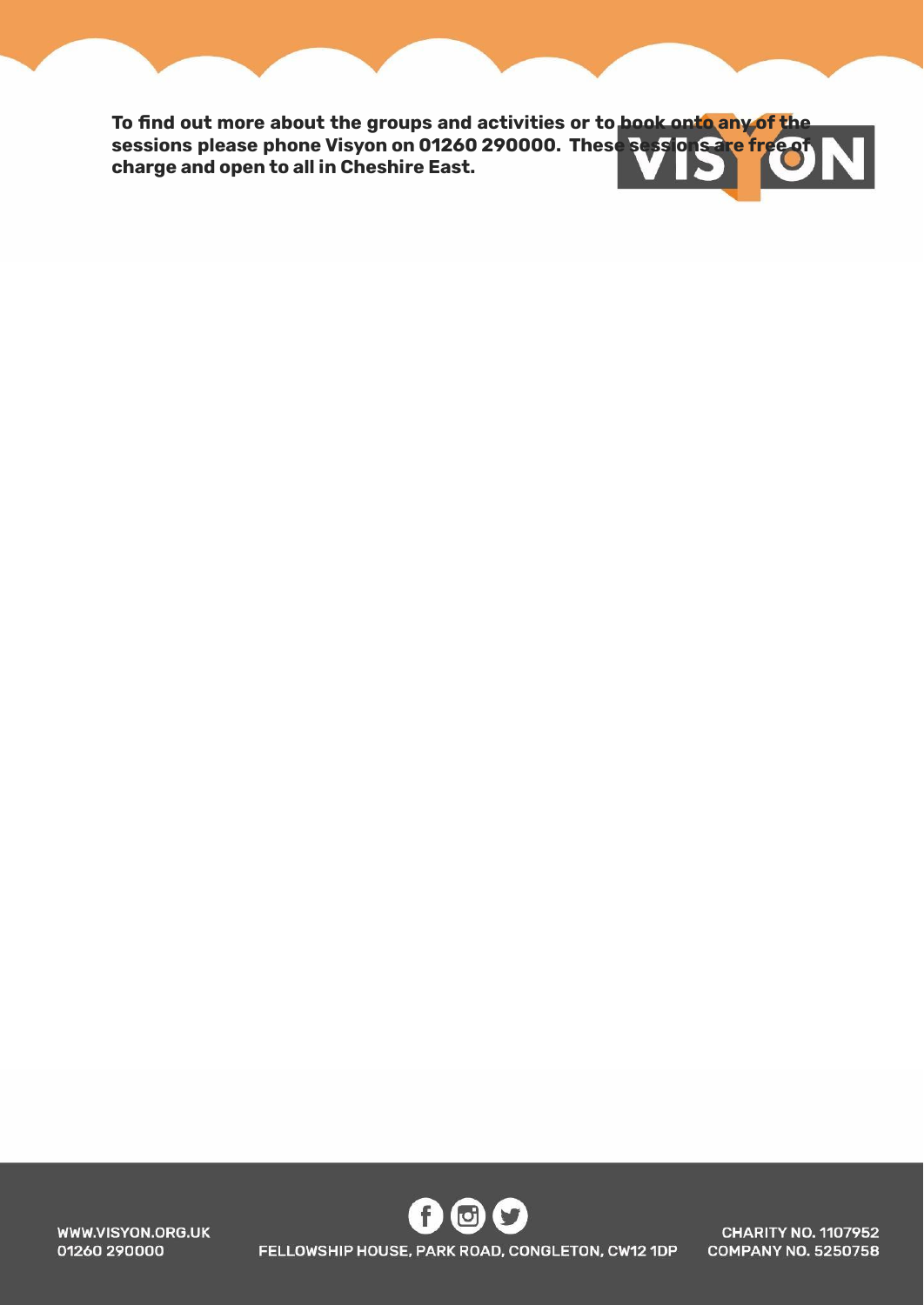

#### Visyon Parent/Carer Webinars – Sept-Dec 2021

Our Parent Webinars are intended to offer information and ideas to help you in supporting your child with understanding and managing their emotions and wellbeing. These are open to parents/carers or other interested family members living in Cheshire East.

The webinars are delivered as a presentation on Zoom. As a participant you are not connected via video or audio but may interact or ask questions using the typed chat function. The webinars are delivered by Laura Kerr (Wellbeing Team Leader) and Paula Duncan (Young Person's Counsellor)

The webinars are run on a rolling programme so some sessions coming up are repeats and others are new topics. We have received positive feedback from parents including:

"I have signed up to all your webinars as I think they're great and have made me realise more of *my child's behaviour is likely anxiety related than I originally thought" "The webinars have been really helpful to find out more about how the body and mind works and then working on strategies to help us cope."*

The forthcoming webinars are:

Wednesday 15<sup>th</sup> September 2021 9.30-10.30am – Understanding the Teenage Brain [https://us02web.zoom.us/webinar/register/WN\\_9ZQgD9BLQJuwUkym9Dt04A](https://us02web.zoom.us/webinar/register/WN_9ZQgD9BLQJuwUkym9Dt04A)

Wednesday 29<sup>th</sup> September 2021 9.30-10.30am - Building Resilience and Self Esteem [https://us02web.zoom.us/webinar/register/WN\\_XjPRZF1\\_THucFaP6Sg4fZg](https://us02web.zoom.us/webinar/register/WN_XjPRZF1_THucFaP6Sg4fZg)

Wednesday 20<sup>th</sup> October 2021 9.30-10.30am - Managing Big Emotions [https://us02web.zoom.us/webinar/register/WN\\_oG0CwpPYT3yOSsxBTm6F9w](https://us02web.zoom.us/webinar/register/WN_oG0CwpPYT3yOSsxBTm6F9w)

Thursday 11<sup>th</sup> November 9.30-10.30am – The Science of Sleep (and how to improve it!) [https://us02web.zoom.us/webinar/register/WN\\_N0h9tVjoSvmBy9UIcv1MoA](https://us02web.zoom.us/webinar/register/WN_N0h9tVjoSvmBy9UIcv1MoA)

Thursday 25<sup>th</sup> November 2021 9.30-10.30am - Sensory Processing \* New Topic\* [https://us02web.zoom.us/webinar/register/WN\\_\\_nmm-gOGQQ-04N\\_ZZK0Vaw](https://us02web.zoom.us/webinar/register/WN__nmm-gOGQQ-04N_ZZK0Vaw)

Thursday 9<sup>th</sup> December 9.30-10.30am - Family Relationships \*New Topic\* [https://us02web.zoom.us/webinar/register/WN\\_3tS8cEN8TuGpJd41IrW29Q](https://us02web.zoom.us/webinar/register/WN_3tS8cEN8TuGpJd41IrW29Q)

Please click on the relevant link to register in advance for the webinar(s) you wish to attend. After registering, you will receive a confirmation email containing information about joining the webinar.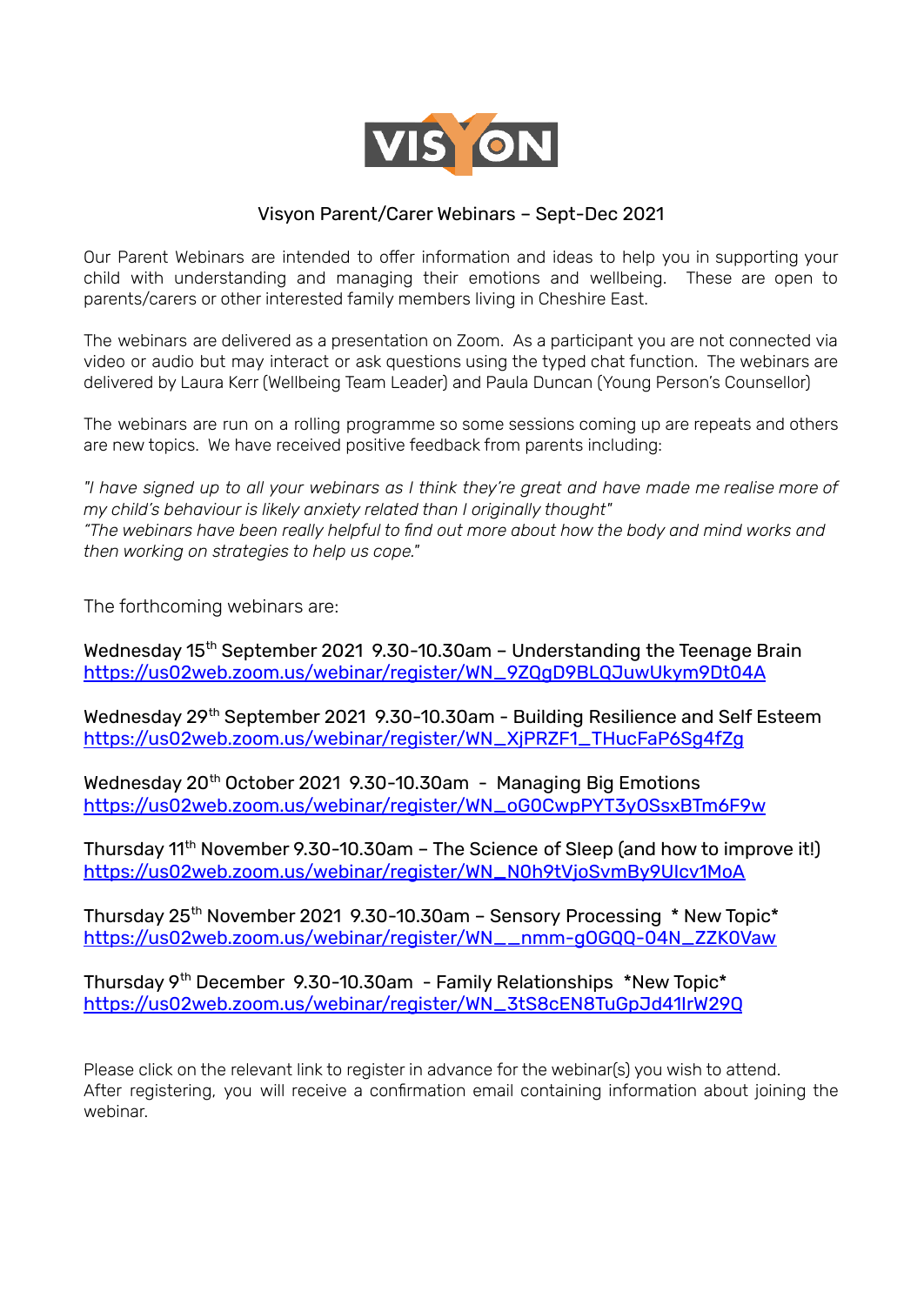We will have a recording available to send out after the event and will send this to all registrants. If you wish to only receive the recording please indicate this on the registration so we don't count you towards the numbers as the webinars have a limited capacity.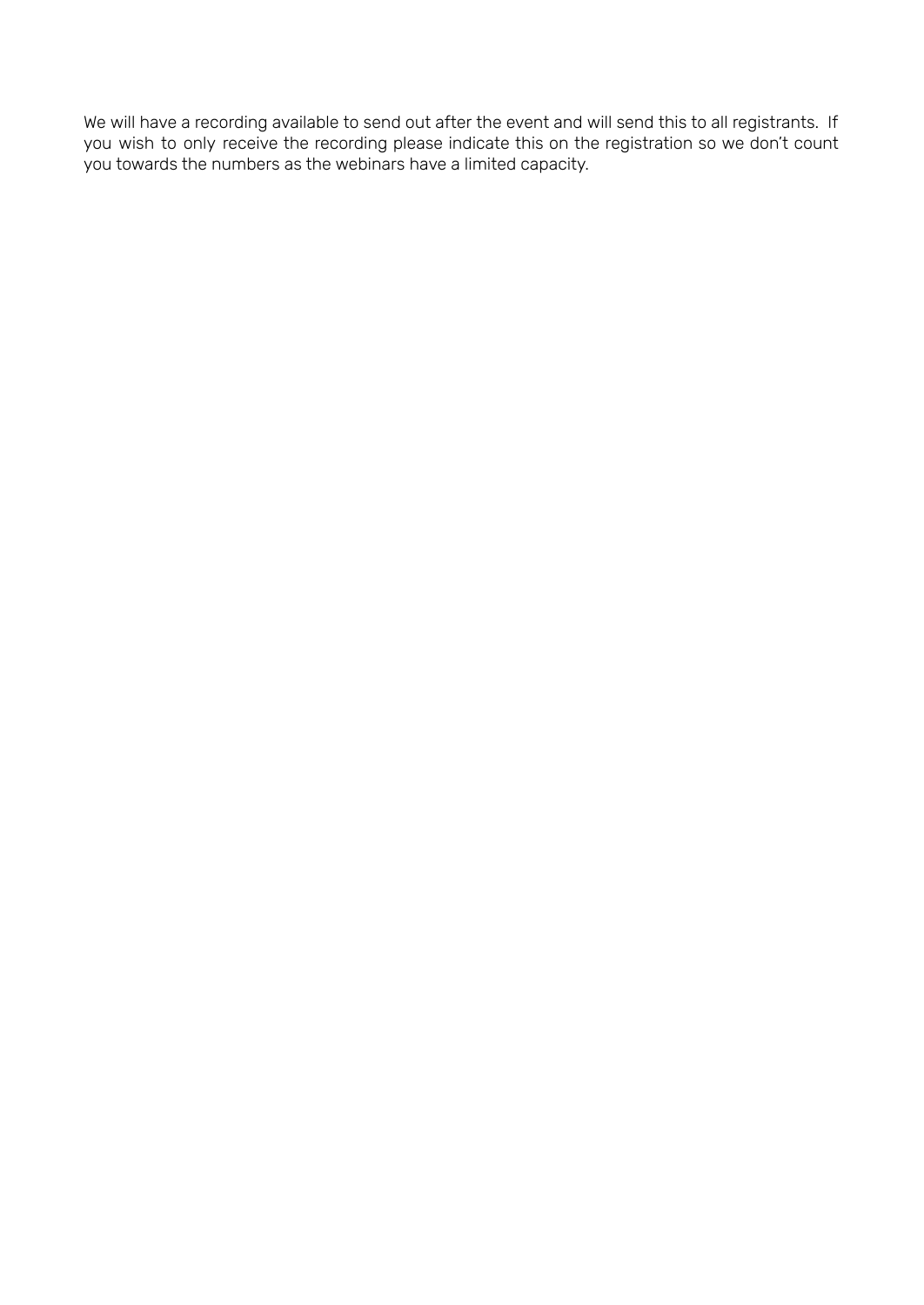

#### **Visyon Practical Strategies Webinars – Autumn 2021**

Our Practical Strategies Webinars are intended for young people to find out information and ideas about managing some of the "uncomfortable" emotions which we all experience but which are so common during the adolescent years. They are open to young people aged 11+. The webinars are around 30 minutes long and will take place on a Wednesday at 4.30pm. The webinars are delivered as a presentation on Zoom. As a participant you are not connected via video or audio but may interact or ask questions using the typed chat function. The webinars are delivered by Isobel Hill (Wellbeing Worker and Mentor).

The forthcoming webinars are:

#### **Wednesday 15 th September 2021 4.30pm – 5.00pm – Understanding the Teenage Brain**

[https://us02web.zoom.us/webinar/register/WN\\_XHabORXXRqi9GuZWQYDOUw](https://us02web.zoom.us/webinar/register/WN_XHabORXXRqi9GuZWQYDOUw)

**Wednesday 29 th September 2021 4.30pm – 5.00pm - Building Resilience and Self Esteem**

[https://us02web.zoom.us/webinar/register/WN\\_mteITYn6SvCTud389BmhJQ](https://us02web.zoom.us/webinar/register/WN_mteITYn6SvCTud389BmhJQ)

**Wednesday 6 th October 4.30pm – 5.00pm – Introduction to First Aid for Mental Health** [https://us02web.zoom.us/webinar/register/WN\\_TrA0sJnHSpS-ha\\_\\_EHiffg](https://us02web.zoom.us/webinar/register/WN_TrA0sJnHSpS-ha__EHiffg)

**Wednesday 20 th October 4.30pm – 5.00pm – School Stress**

[https://us02web.zoom.us/webinar/register/WN\\_GzTkb5e8RC2evx8a0gIivQ](https://us02web.zoom.us/webinar/register/WN_GzTkb5e8RC2evx8a0gIivQ)

**Wednesday 3 rd November – Why do I feel so anxious?** [https://us02web.zoom.us/webinar/register/WN\\_Yj4p0KlPRCCjUc2jbTKY8Q](https://us02web.zoom.us/webinar/register/WN_Yj4p0KlPRCCjUc2jbTKY8Q)

**Wednesday 10 th November – How do I manage my anxiety?** [https://us02web.zoom.us/webinar/register/WN\\_JVKUD89SR66OftJrxPlR9g](https://us02web.zoom.us/webinar/register/WN_JVKUD89SR66OftJrxPlR9g)

**Wednesday 24 th November – Why do I feel so angry?** [https://us02web.zoom.us/webinar/register/WN\\_KUqhcasnSvGc-J\\_bvNwcYg](https://us02web.zoom.us/webinar/register/WN_KUqhcasnSvGc-J_bvNwcYg)

**Wednesday 1 st December – How can I manage my anger in different ways?** [https://us02web.zoom.us/webinar/register/WN\\_3m1H99e6Rz-3MYB2fkkzsg](https://us02web.zoom.us/webinar/register/WN_3m1H99e6Rz-3MYB2fkkzsg)

**Wednesday 8 th December 4.30 – 5.00pm – Sleep; how to promote good sleep and why it is so important to help our mental health.**

[https://us02web.zoom.us/webinar/register/WN\\_LpEjnU-CSBGIGYESToGwgA](https://us02web.zoom.us/webinar/register/WN_LpEjnU-CSBGIGYESToGwgA)

Please click on the relevant link to register in advance for the webinar(s) you wish to attend.

After registering, you will receive a confirmation email containing information about joining the webinar.